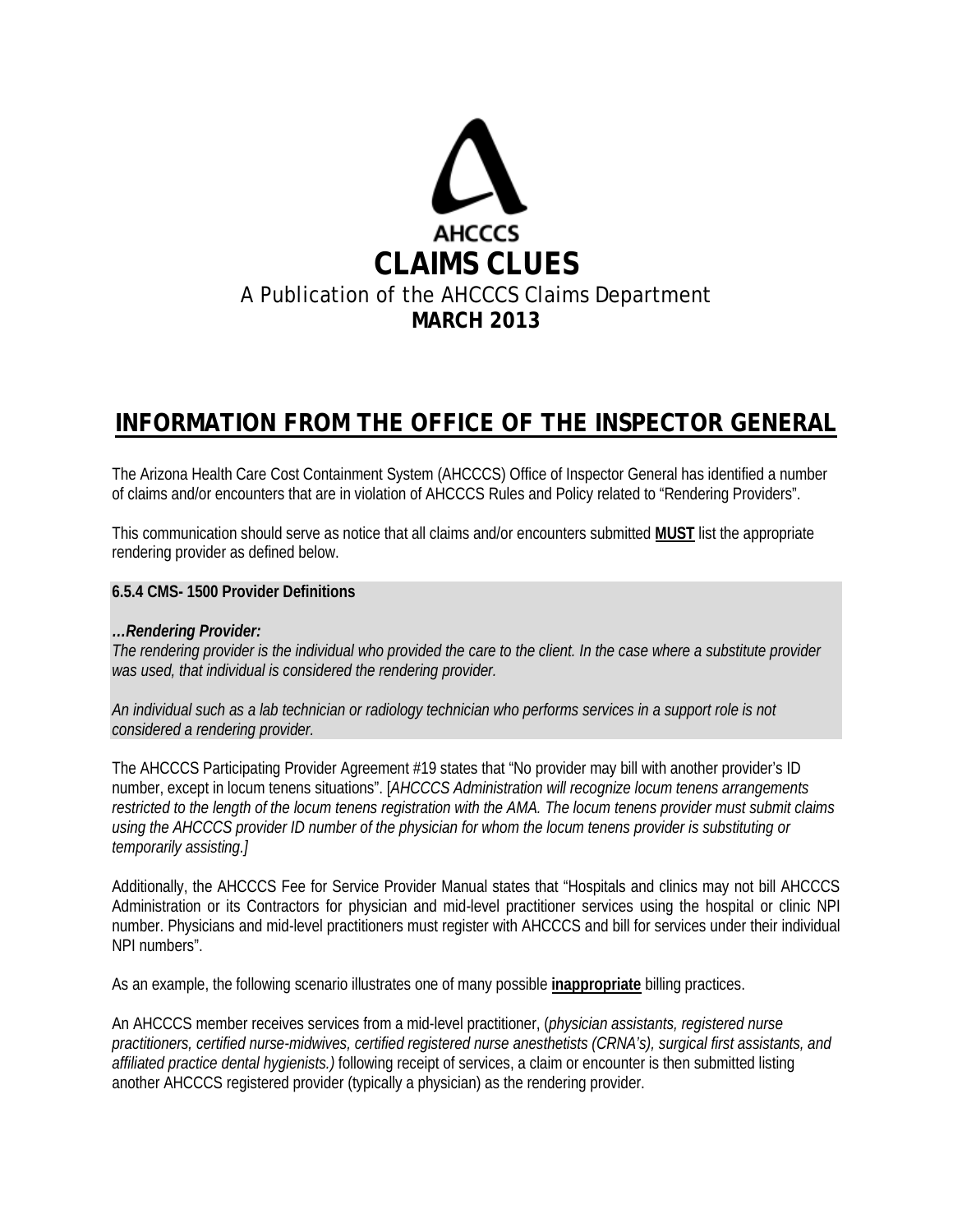The Office of Inspector General will continue auditing claims and/or encounters to identify this improper activity which may result in the denial of claims, recoupment of funds or the issuance of Civil Monetary Penalties.

## **CORRECTION TO JANUARY 2013 ARTICLE**

Code T2038 Community Transition was incorrectly reported as S2038 in the January 2013 Claims Clues article regarding Agency with Choice.

## **A BIT OF CLAIMS TRIVIA**

Question: What is the most common reason for outlier claim denials??

*Answer: No medication administration records were submitted*. So please submit these records the first time & speed up your reimbursement time! Outlier reviews cannot be done without these records.

## **REMINDERS FROM THE UM/CM'S PRIOR AUTHORIZATION UNIT**

**Facility Discharges**: Please call the Prior Authorization line to request an authorization if you are requesting a PA for services pertaining to a facility discharge. You can fax in any supporting documents after calling to obtain a provisional authorization number. This process is intended to decrease delays in the discharge process.

### **Transportation Reminders**:

Please remember to provide the FFS Transportation area with information to support the need for transports outside of the member's area. Transportation is normally covered to the nearest appropriate facility that can provide the covered, medically necessary service. If there is a need for the member to be seen by a provider outside of their area, the FFS Transportation area must be made aware of this or the authorization request may be denied. \*Note\* If you are providing transportation for a child to attend a CRS appointment please be sure to make the Transportation aware so they can verify the information necessary for approval. The Provider referring the member to a provider outside of the member's area should indicate the reason the services are unavailable in the member's area, the name of the provider the member is being referred to, and sign the document. This information should be faxed in to the transportation area along with the FFS Medical Documentation form. Obtain the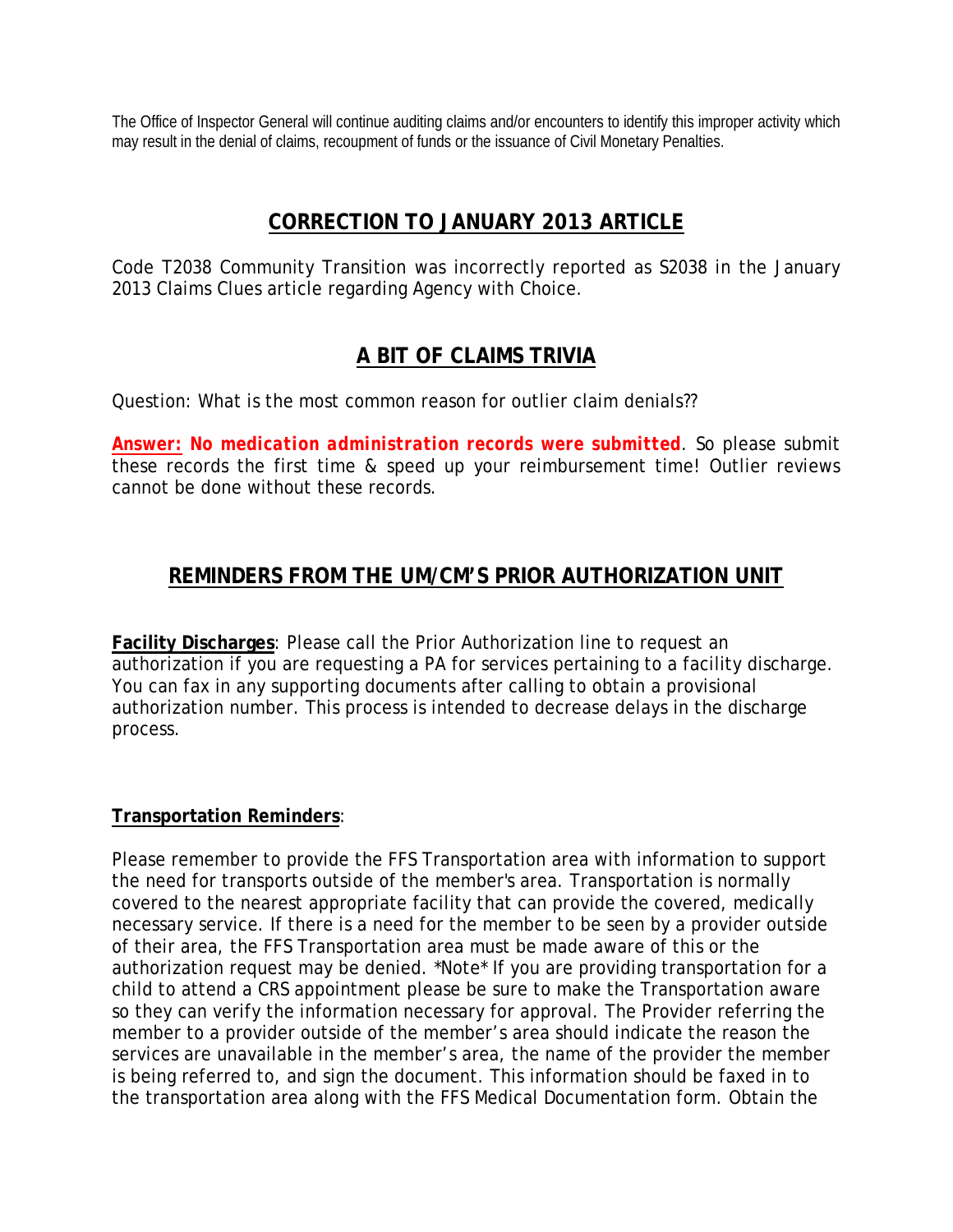form at this link:

[http://www.azahcccs.gov/commercial/Downloads/PriorAuthorizations/PAMedicalDoc](http://www.azahcccs.gov/commercial/Downloads/PriorAuthorizations/PAMedicalDocumentationForm.pdf) [umentationForm.pdf](http://www.azahcccs.gov/commercial/Downloads/PriorAuthorizations/PAMedicalDocumentationForm.pdf)

Behavioral Health transport authorization requests associated with services rendered by a Regional Behavioral Health Authority (RBHA) should be requested by contacting the RBHA the member is enrolled with. All acute members are enrolled with a RBHA or Tribal Behavioral Health Authority (TRBHA).

**Reconsiderations:** You do not need to submit a reconsideration request to update an existing authorization. You can update the authorization by using the FFS Authorization Correction Form.